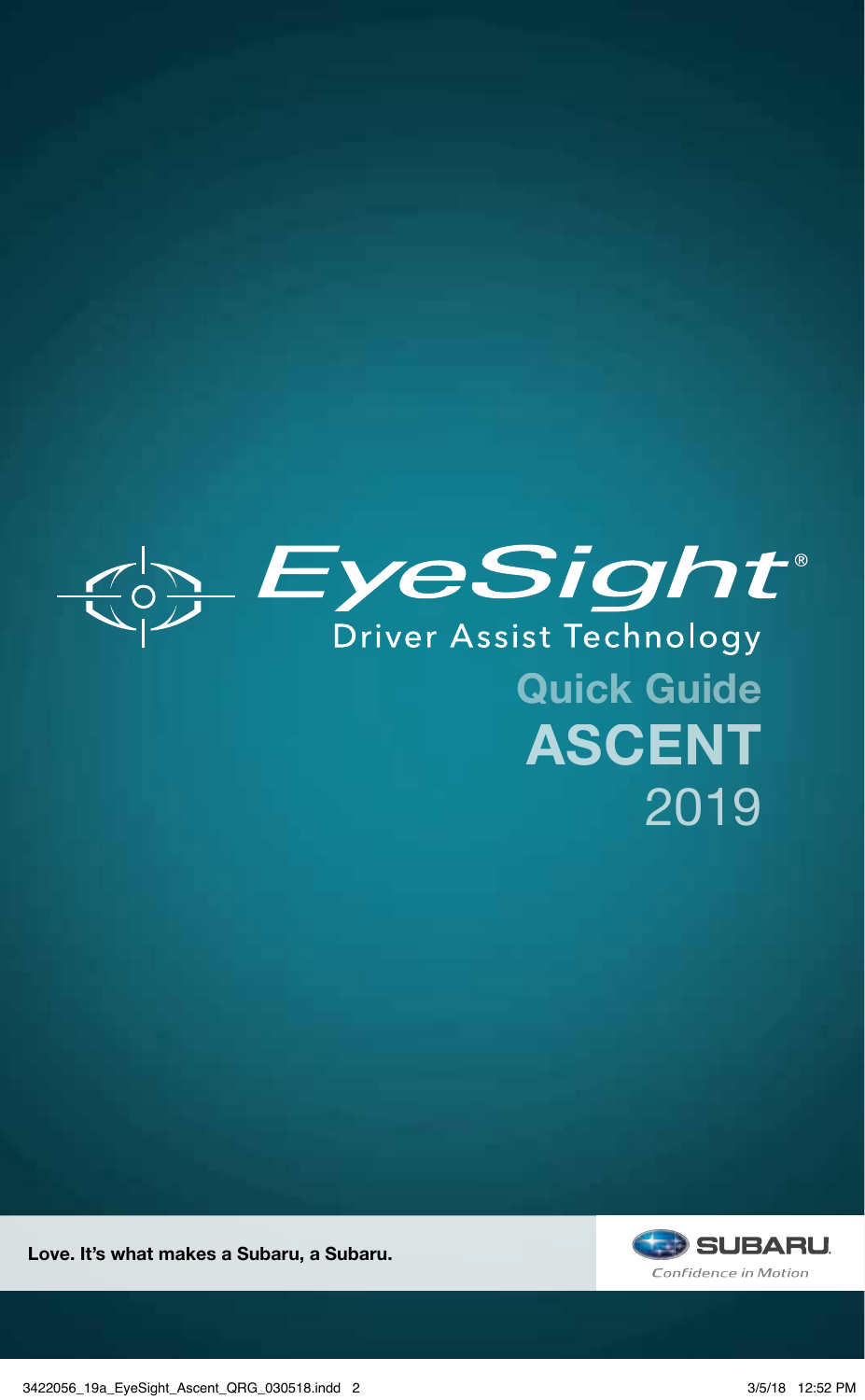## Table of Contents

#### **EyeSight**

| ------ |                                                                                                 |
|--------|-------------------------------------------------------------------------------------------------|
| 2      | <b>EyeSight and EyeSight Functions</b>                                                          |
| 3      | <b>EyeSight Operation</b>                                                                       |
| 4-5    | <b>Steering Wheel Controls</b>                                                                  |
| 6      | <b>Lane Departure Warning and</b><br><b>Pre-Collision Braking System</b><br><b>OFF Switches</b> |
| 7      | <b>EyeSight Limitations</b>                                                                     |
| 7      | <b>Stereo Color Cameras Precautions</b>                                                         |
| 8-9    | <b>Windshield Glass and Dashboard</b>                                                           |
|        |                                                                                                 |

#### Other Driver Assist Technologies

- 10 Rear Cross Traffic Alert (RCTA) Lane Change Assist (LCA) Blind Spot Detection (BSD) Front View Monitor
- 11 Reverse Automatic Braking (RAB) System High Beam Assist (HBA) Steering Responsive Headlights (SRH)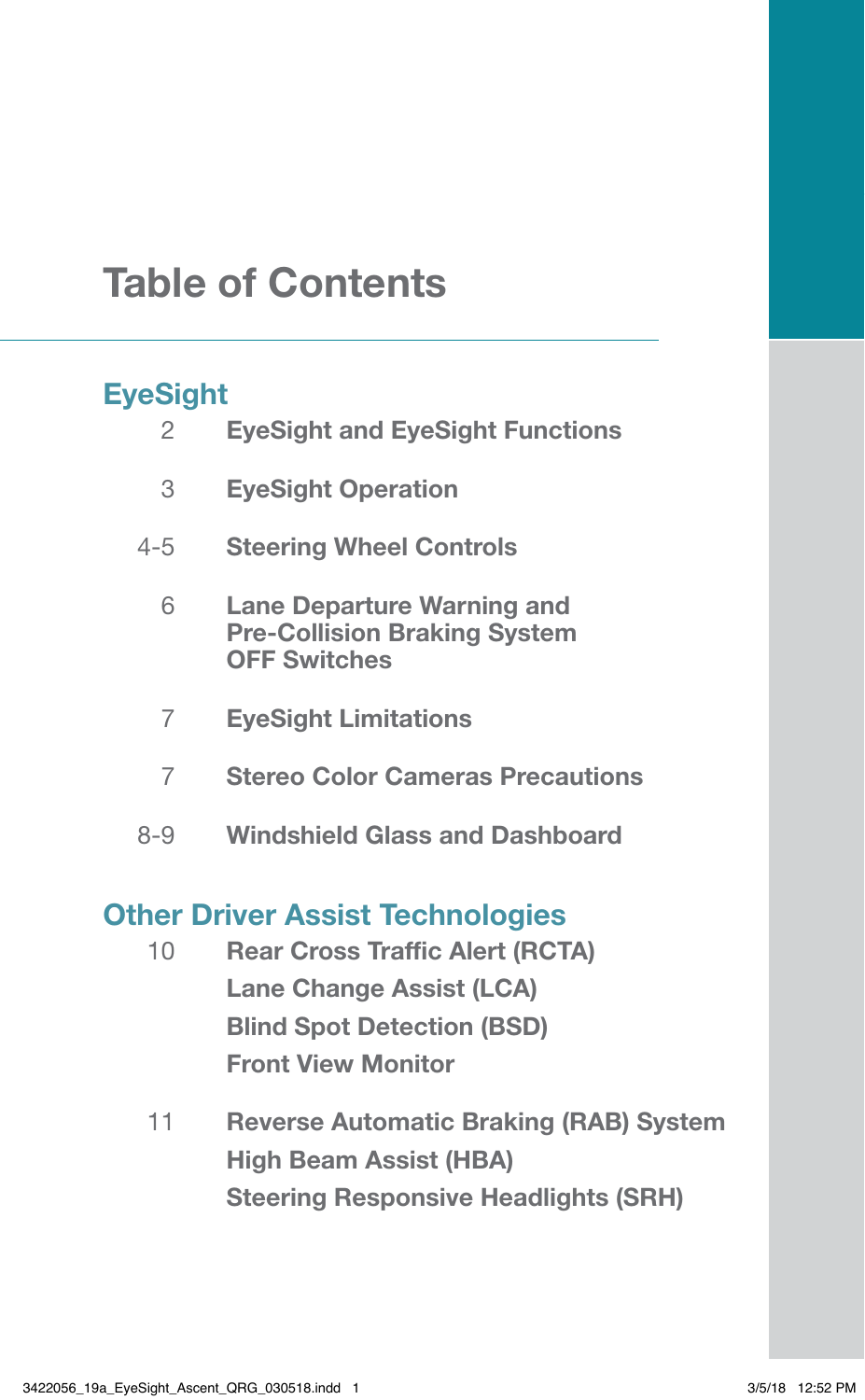# **EyeSight**

EyeSight is a driving support system that uses a range of functions to assist the driver in making decisions in order to provide for more safe and comfortable driving and to reduce driver fatigue. It is designed to help assist drivers, not replace them.

## EyeSight Functions

#### Pre-Collision Braking System

This function can recognize an impending collision with an obstacle, such as a motorcycle or pedestrian, or with a vehicle traveling in the same lane ahead of the EyeSight vehicle. It informs the driver with audible and visual alerts. If the driver takes no corrective action, the system will automatically apply the brakes to help avoid the collision or minimize impact when a collision is inevitable.

#### Pre-Collision Brake Assist

If EyeSight recognizes an impending collision with an obstacle or a vehicle traveling in the same lane ahead of the EyeSight vehicle, and the driver does not apply enough brake pedal force, Pre-Collision Brake Assist automatically applies up to full braking pressure in order to try to reduce stopping distance.

#### Pre-Collision Throttle Management

This function is designed to help prevent drivers from unintentionally accelerating into a stopped vehicle or other obstacle in front of the EyeSight vehicle. It simultaneously warns the driver and reduces engine power until the driver applies the brakes to help avoid an impact.

Pre-Collision Throttle Management is helpful when:

- The driver inadvertently selects Drive instead of Reverse and starts to accelerate toward a parked car, wall or parking structure.
- Starting to merge onto another road when the vehicle ahead accelerates, but suddenly stops.

#### Lane Departure Warning

Lane Departure Warning works at speeds of approximately 30 mph or greater to alert the driver when the vehicle unintentionally moves out of its travel lane and the turn signal is not used. It takes no corrective vehicle action other than issuing visual and audible warnings.

#### Lane Sway Warning

Lane Sway Warning works at speeds of approximately 38 mph or greater. It detects repetitive or unusual side-to-side vehicle movement within the driver's lane of travel that is usually indicative of a drowsy driver.

#### Lane Keep Assist with Lane Departure Prevention

By detecting lane markings in the lane of travel, the system assists the steering operation to help keep the vehicle within its lane. If the vehicle is about to deviate from a driving lane and starts crossing the road lines, steering assistance control is triggered in the opposite direction, helping to avoid lane deviation. A departure warning sound and display in the instrument cluster alert the driver. These features are designed to function at speeds of approximately 40 mph or greater. Therefore, it is best used on freeways, expressways or interstate highways.

*Note: This is a driver selectable feature and must be turned on to be functional.*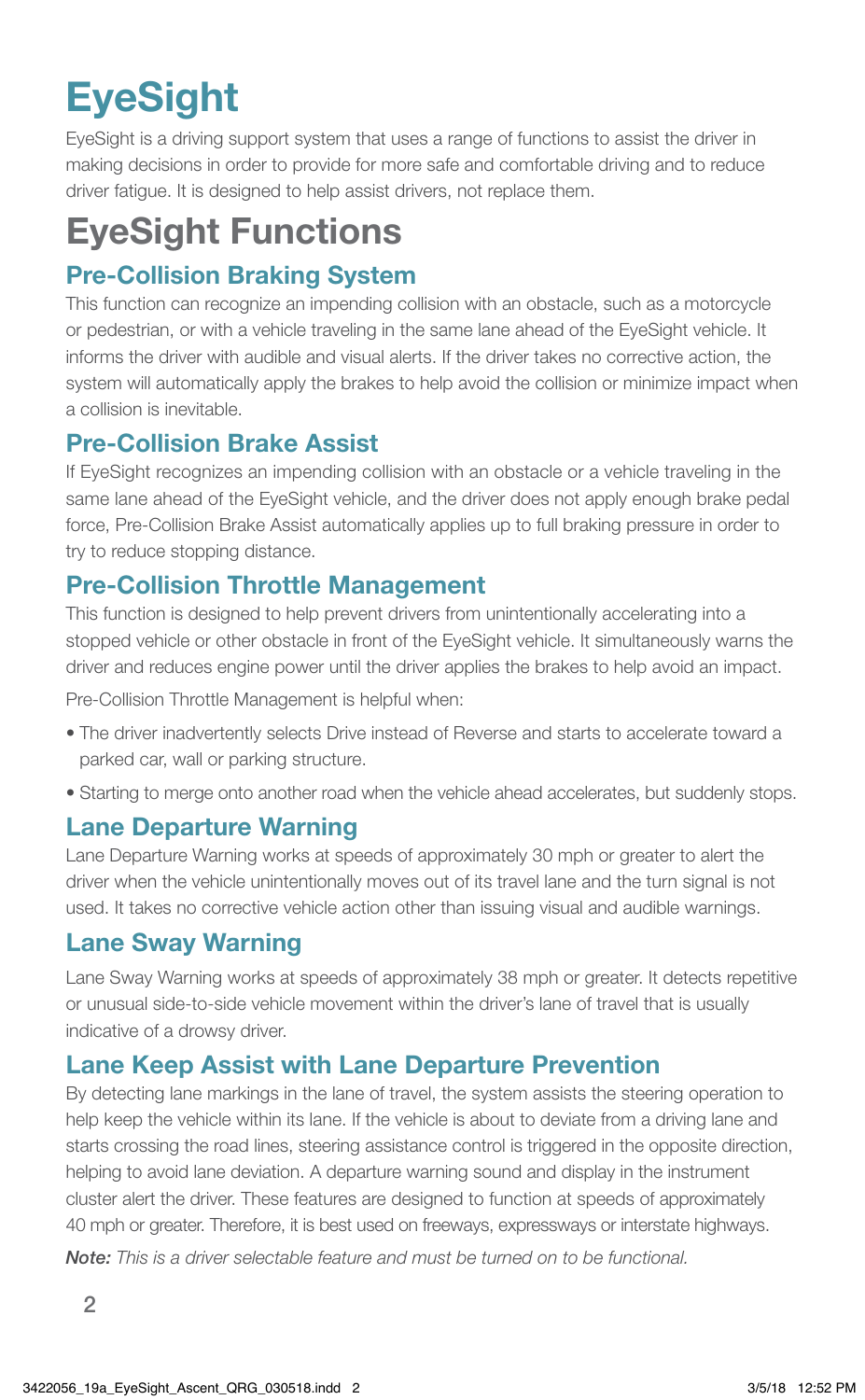#### Adaptive Cruise Control and Conventional Cruise Control

This function combines the benefits of Cruise Control with active monitoring of the road ahead by EyeSight. The system works at speeds above approximately 20 mph and issues warnings and activates automatic braking when needed.

When selected by the driver, Adaptive Cruise Control can regulate the driver set speed in order to keep the driver-selected gap between the EyeSight vehicle and the vehicle ahead traveling in the same lane. It does not replace Conventional Cruise Control, which can still be used, when desired, without the adaptive function.

Conventional Cruise Control maintains a constant driver set speed. It does not mirror the speed of a vehicle traveling in the same lane ahead of the EyeSight vehicle. See the Owner's Manual for additional information.

#### Lead Vehicle Start Alert

Lead Vehicle Start Alert notifies the driver when the vehicle in front has started moving but the EyeSight driver's vehicle has not. This occurs when the lead vehicle has moved forward a minimum of 10 feet.

## EyeSight Operation

EyeSight uses stereo color cameras to process 3-D images and to identify objects such as the vehicle in front, obstacles, traffic lanes and other items. Under specific circumstances, if the driver takes no corrective action, EyeSight will apply the brakes or decrease the throttle to help avoid a collision or help reduce the severity of a collision.



Stereo color camera

Stereo color camera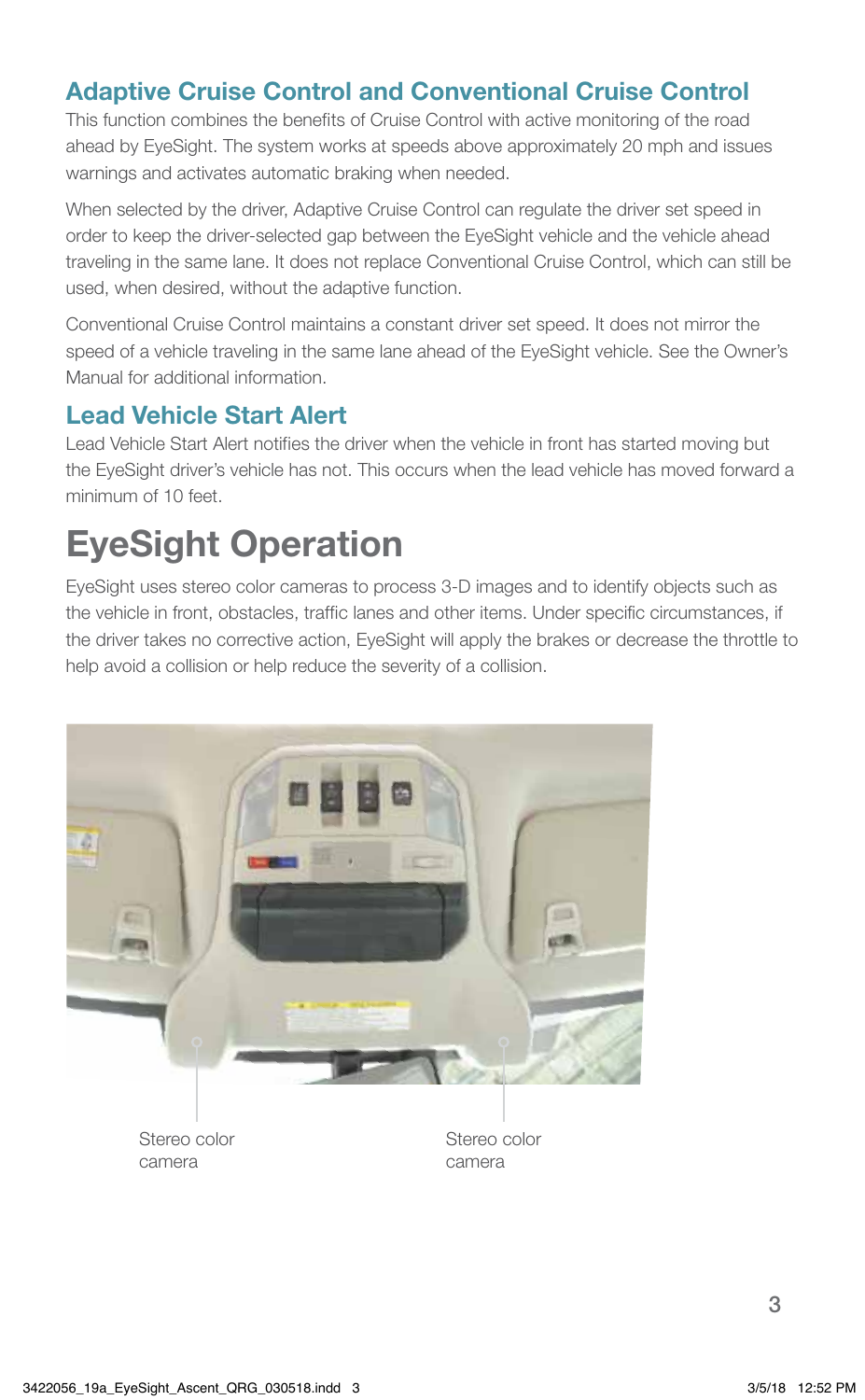### Steering Wheel Controls



Adaptive Cruise Control switch

RES/+ switch SET/– switch

Lane Keep Assist switch

INFO/SET switch

Following Distance Setting / Conventional Cruise Control switch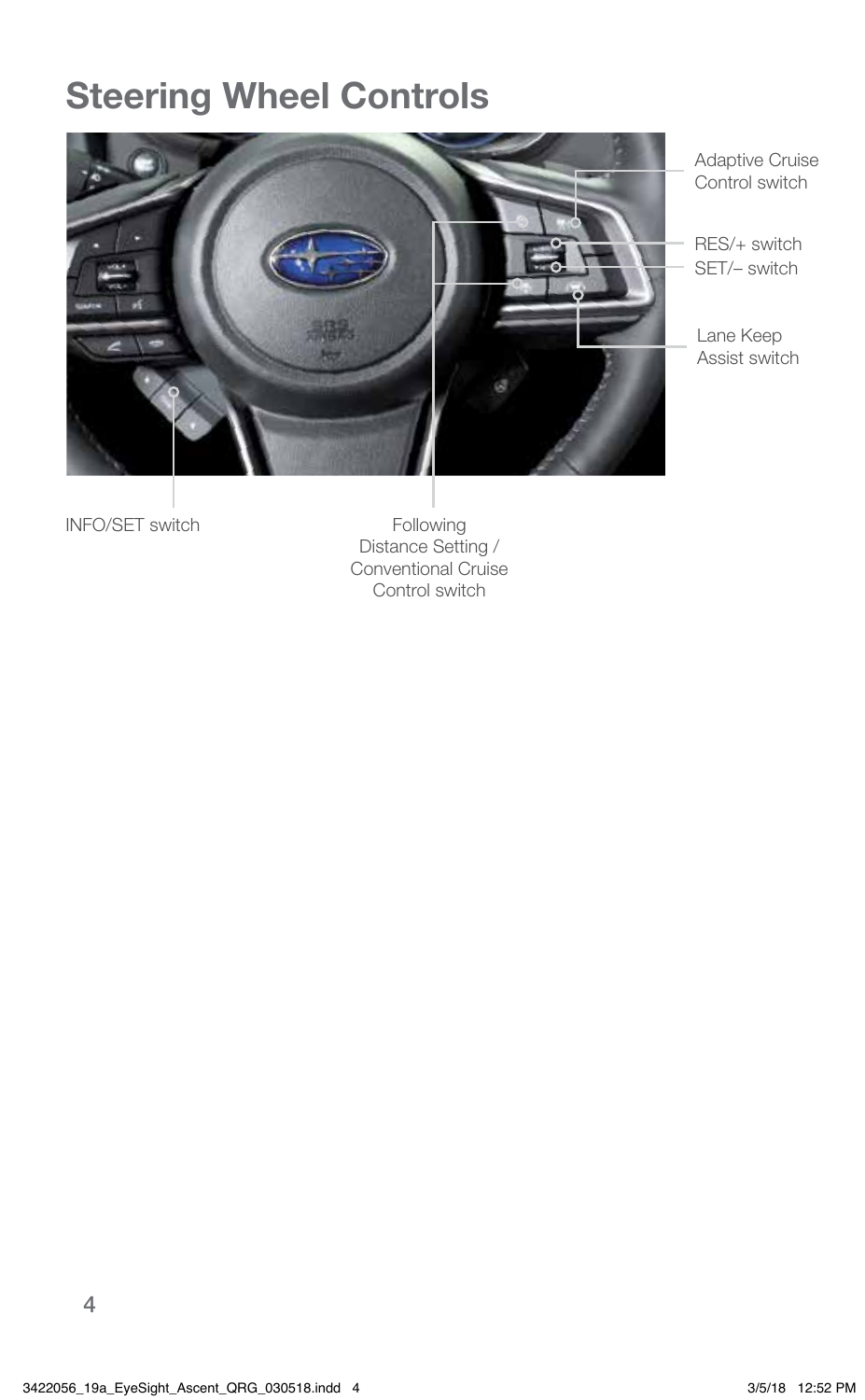#### INFO/SET switches

Use the arrows above and below to set the volume of the EyeSight warnings and to view information on other vehicle functions in the multi-function display.

#### Adaptive Cruise Control switch

Press to activate or deactivate Adaptive Cruise Control function.

#### RES/+ switch

Press to resume set speed or to increase set speed while in either Adaptive or Conventional Cruise Control.

#### SET/- switch

Press to set current speed or to reduce set speed while in either Adaptive or Conventional Cruise Control.

#### Lane Keep Assist switch

Press to activate or deactivate Lane Keep Assist.

#### Following Distance Setting / Conventional Cruise Control switch

- Press to change the following distance setting while using Adaptive Cruise Control.
- Press and hold to activate or deactivate Conventional Cruise Control.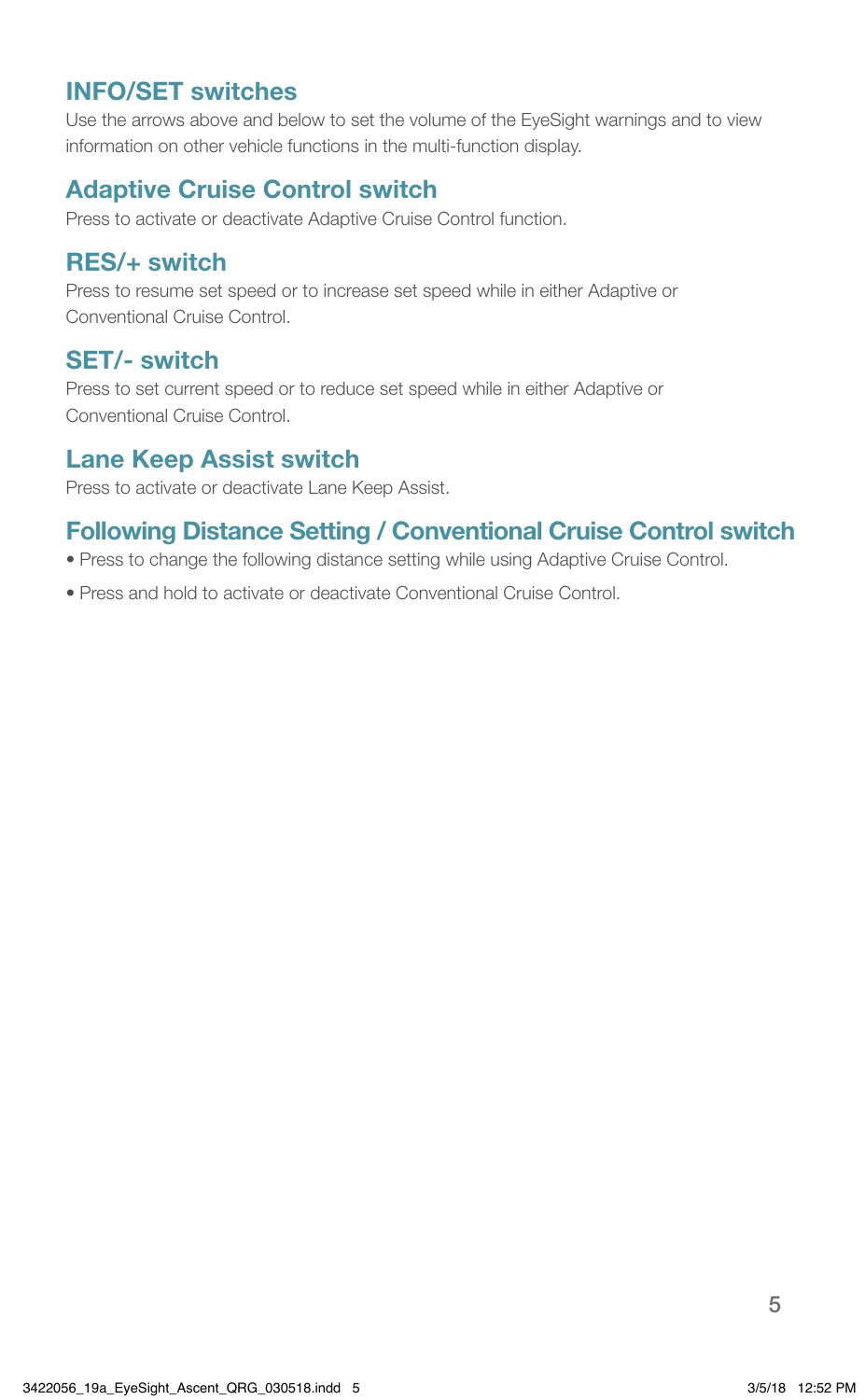### Lane Departure Warning and Pre-Collision Braking System OFF Switches



The switches are located on the overhead console. Consult the Owner's Manual for more detailed information.

#### Lane Departure Warning OFF switch



Press and hold this switch for two seconds to turn off the Lane Departure Warning and the Lane Sway Warning functions.

Press and hold the switch again for two seconds to turn the functions back on.

#### Pre-Collision Braking System OFF switch



Press and hold this switch for two seconds to turn off the Pre-Collision Braking System and Pre-Collision Throttle Management.

Press and hold the switch again for two seconds to turn the systems back on.

#### Indicator Lights



When these functions are off, the indicator light on the instrument panel illuminates.

Pre-Collision Braking System OFF light

Lane Departure Warning OFF light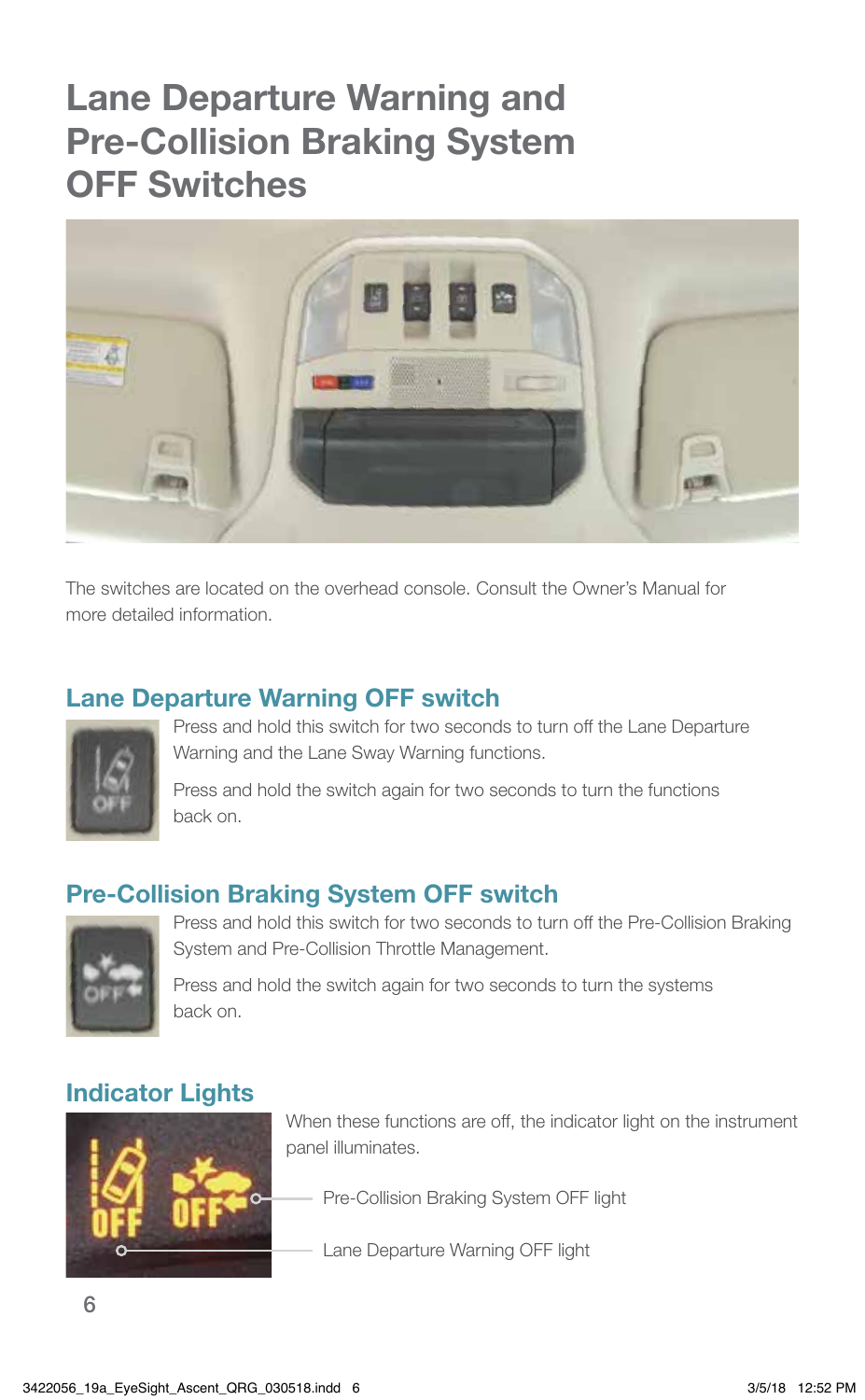## EyeSight Limitations\*

- The EyeSight system needs time to recognize an object or potential obstacle. When the vehicle speed differential with an obstacle in front is greater than approximately 30 mph, it may not be possible to avoid an impending collision.
- Sun glare, inclement weather such as heavy rain, blinding snow or fog, or a dirty windshield will hinder EyeSight operation. A cracked windshield, oil film on the glass or reflections may impede EyeSight performance. In these conditions, EyeSight may not operate properly or EyeSight may temporarily stop operating. If you cannot see, EyeSight cannot see.
- EyeSight may not recognize low-contrast objects, those with regularly spaced patterns, no pattern, horizontal lines, backlit objects, very small objects (less than 3 feet tall) or non-standard shaped vehicles, such as cement mixers or car-carrier trucks.
- Cargo loaded on the vehicle roof must be positioned so as to not interfere with or obstruct the camera's view.
- Non-approved aftermarket vehicle accessories, such as hood protectors, and waterrepellent glass coatings should not be used with EyeSight-equipped vehicles. EyeSight may not operate properly or EyeSight may temporarily stop operating.

*\*Please refer to the disclaimer information on the back cover.*

### Stereo Color Cameras Precautions

The stereo color camera lenses are precision components. When the system detects that the stereo color camera lenses are dirty, no EyeSight functions will be activated.

Always observe the following precautions:

- Do not touch or try to clean the EyeSight camera lenses inside the vehicle. Extra precaution should be used when cleaning the inside of the windshield. Over-spray from cleaners may impair or even damage the cameras' lenses. Such damage is not covered under any vehicle warranty.
- Do not attempt to remove or disassemble the stereo color cameras.
- Do not attempt to change the position where the stereo color cameras are installed or modify any of the surrounding structures.
- Do not install any interior rearview mirror (such as a wide-type mirror) other than a genuine SUBARU rearview mirror. Also, adjust the rearview mirror so it does not obstruct the stereo color cameras. Failure to do so may affect the stereo color cameras' field of vision and could prevent the EyeSight system from functioning properly.

For more detailed information, please consult your EyeSight Owner's Manual.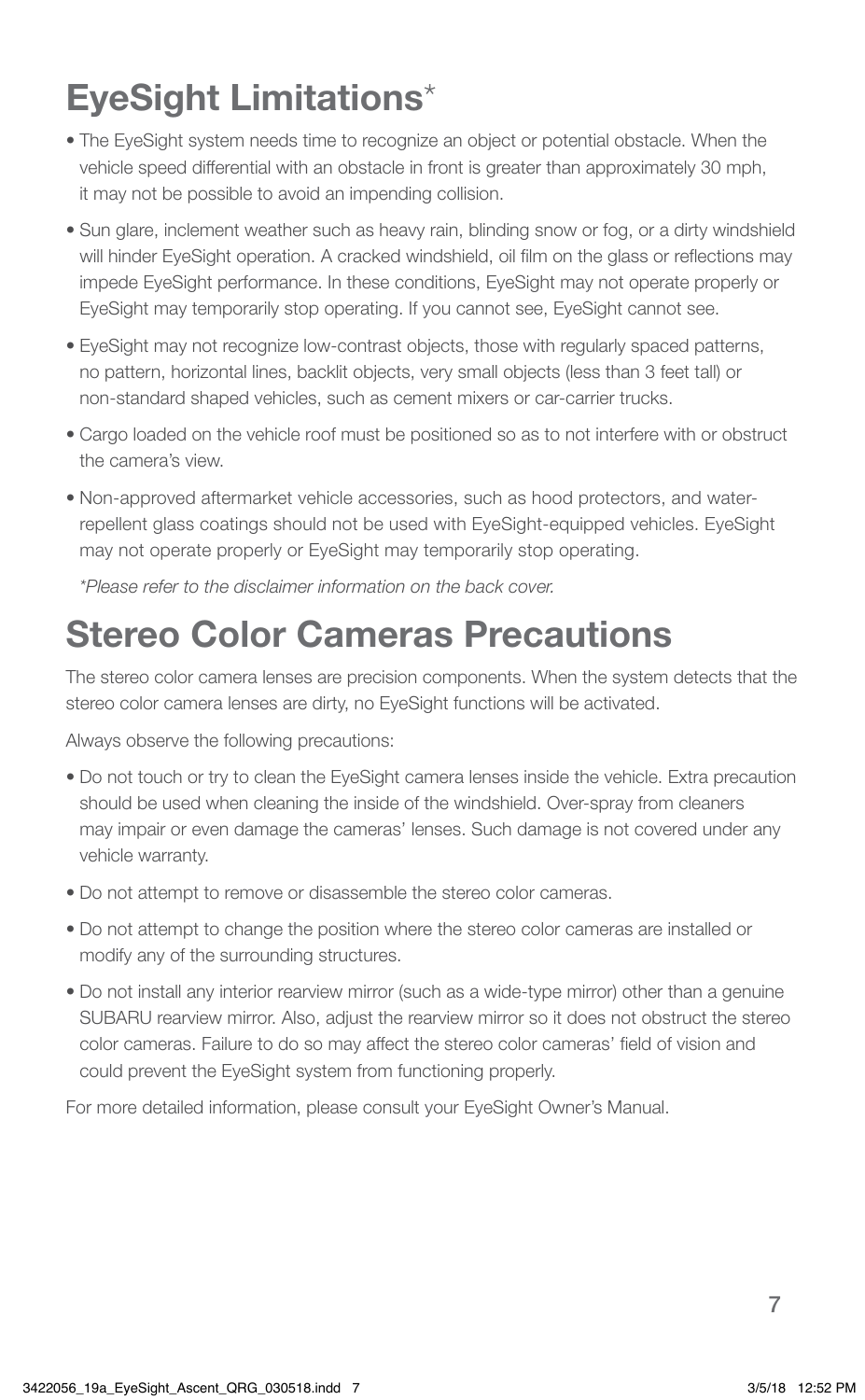## Windshield Glass and Dashboard

There must be no oil film, dirt, scratch or fogging that obstructs the forward visibility of the stereo color cameras.

Do not stick or attach aftermarket parts on the prohibited areas shown in gray on the windshield and top of the dashboard in the image in this section.

Even outside the prohibited area, if abnormal operation occurs due to the reflection of the light or the reflection on the glass, change the adhering position or installation position.

- Application of stickers or antennas, installation of wide‐angle type mirror
	- This will affect the visibility of the stereo color cameras and may impair functionality.
- Placement of an aftermarket navigation unit, cellphone or similar on the dashboard
	- These things may be reflected on the windshield glass, affecting the recognition of the stereo color cameras, thus causing its function to not operate as designed.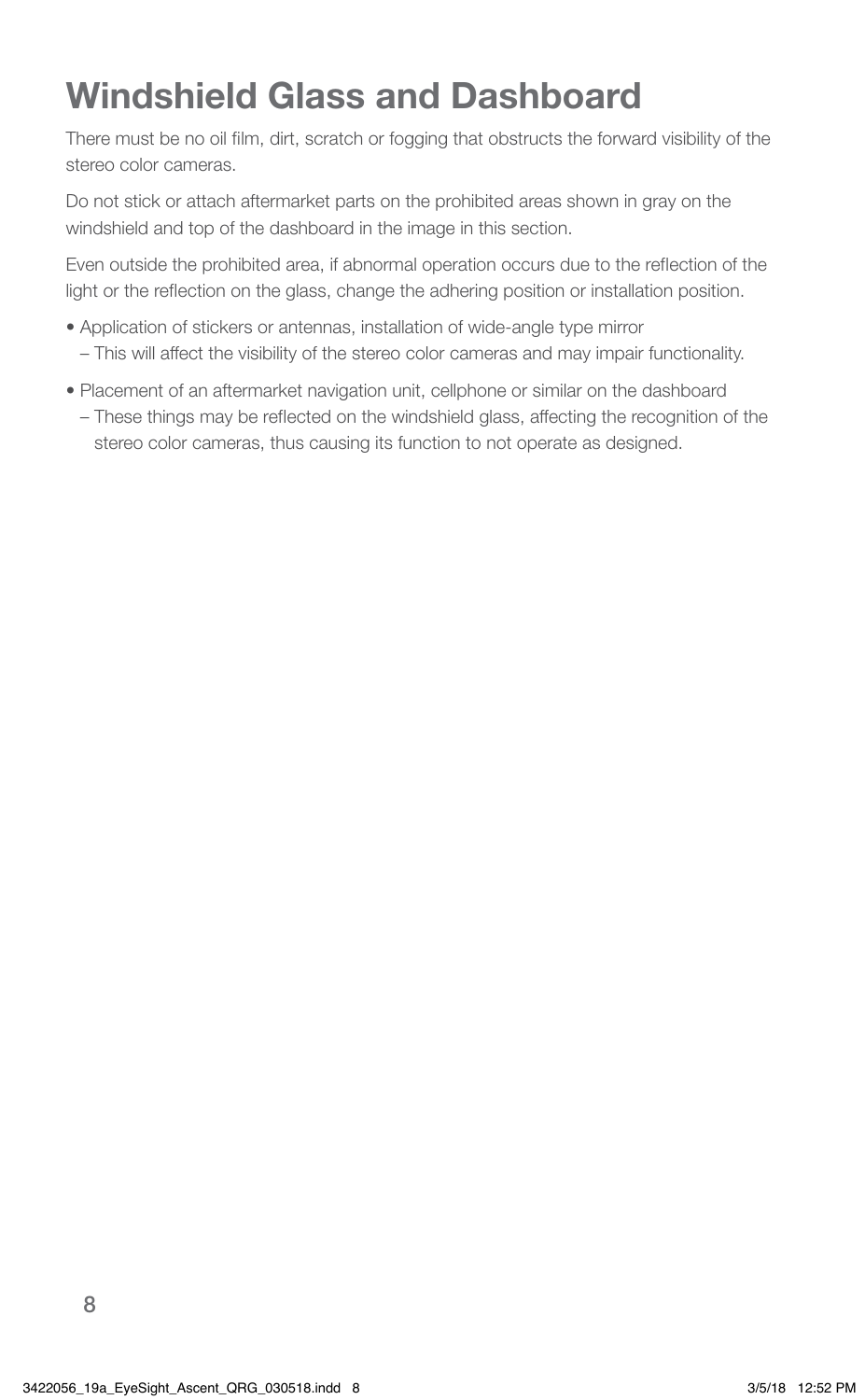#### FRONT VIEW



- (A) 335 mm (13.2 in) (B) 139 mm (5.5 in)
- (C) 243 mm (9.6 in)
- (D) Prohibited area (in gray)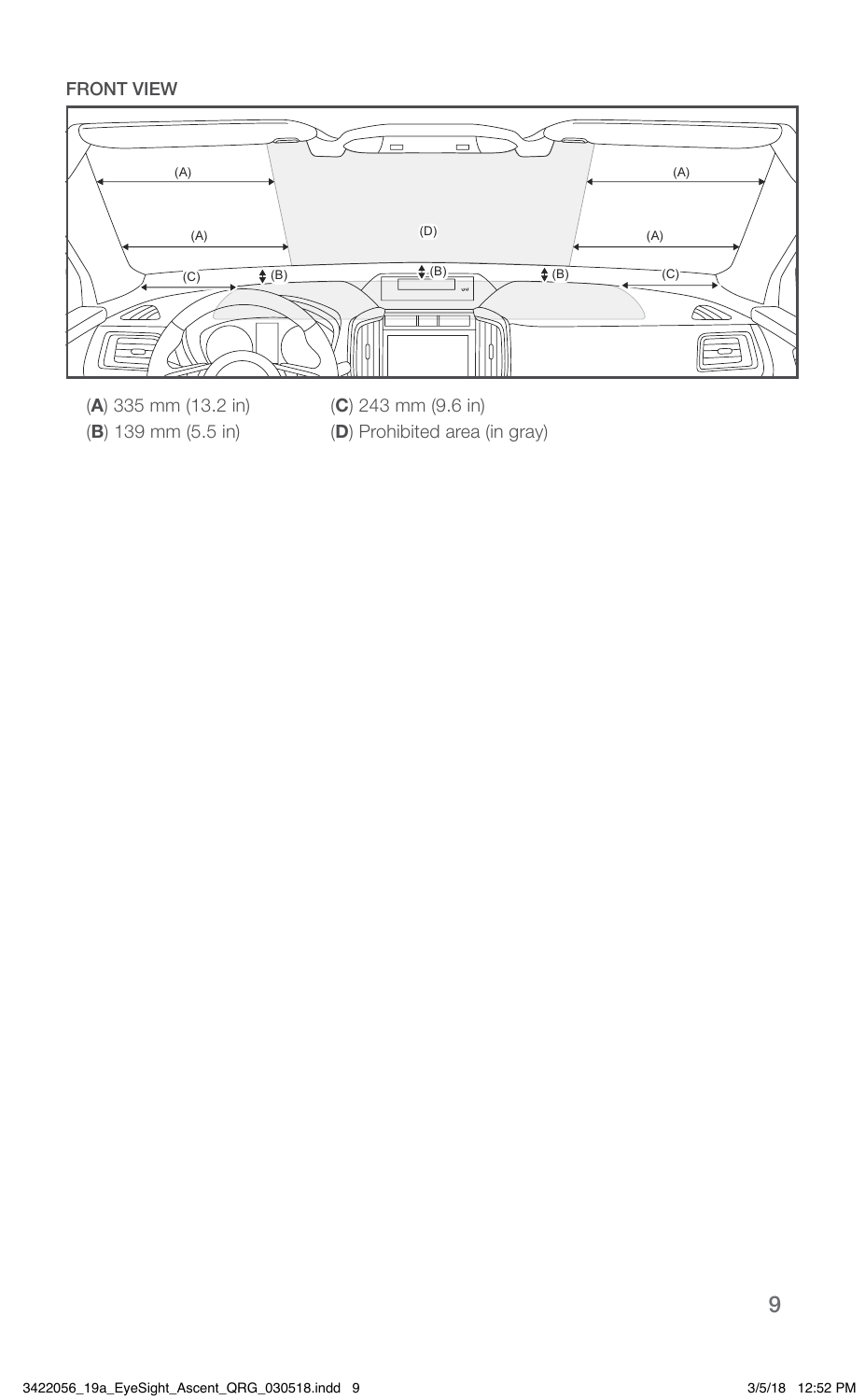# Other Driver Assist Technologies Rear Cross Traffic Alert (RCTA)

(if equipped)

Rear Cross Traffic Alert (RCTA) notifies the driver of a collision danger if a vehicle is detected approaching from either direction, perpendicular to the reversing vehicle. The system uses radar detection sensors located in the left rear and right rear of the vehicle. The system uses an audible and visual warning to alert the driver.

## Lane Change Assist (LCA)

#### (if equipped)

Lane Change Assist (LCA) notifies the driver of an approaching vehicle in an adjacent lane or lanes. The system uses radar detection sensors located in the left rear and right rear of the vehicle. The sensors illuminate a vehicle icon in the exterior mirror on the side in which the oncoming vehicle is detected. When the driver uses the turn signal indicator to switch lanes, and a vehicle is in their path, the radar detection sensor flashes the vehicle icon only in the exterior mirror on the side the oncoming vehicle is detected.

## Blind Spot Detection (BSD)

#### (if equipped)

Blind Spot Detection (BSD) assists the driver by detecting vehicles located on either side of the vehicle that are hidden from the driver's view in the exterior mirror. The system uses radar detection sensors located in the left rear and right rear of the vehicle. The sensors illuminate a vehicle icon only in the exterior mirror on the side the oncoming vehicle is detected. When the driver uses the turn signal indicator to switch lanes, and a vehicle is in their path, the radar detection sensor flashes the vehicle icon only in the exterior mirror on the side the oncoming vehicle is detected.

## Front View Monitor

#### (if equipped)

The front view monitor displays an image of the front and front side views of the vehicle on the multi-function display. The system has a camera located in the grille. This system helps eliminate blind spots in front of the vehicle and allows the driver to check the forward direction of travel.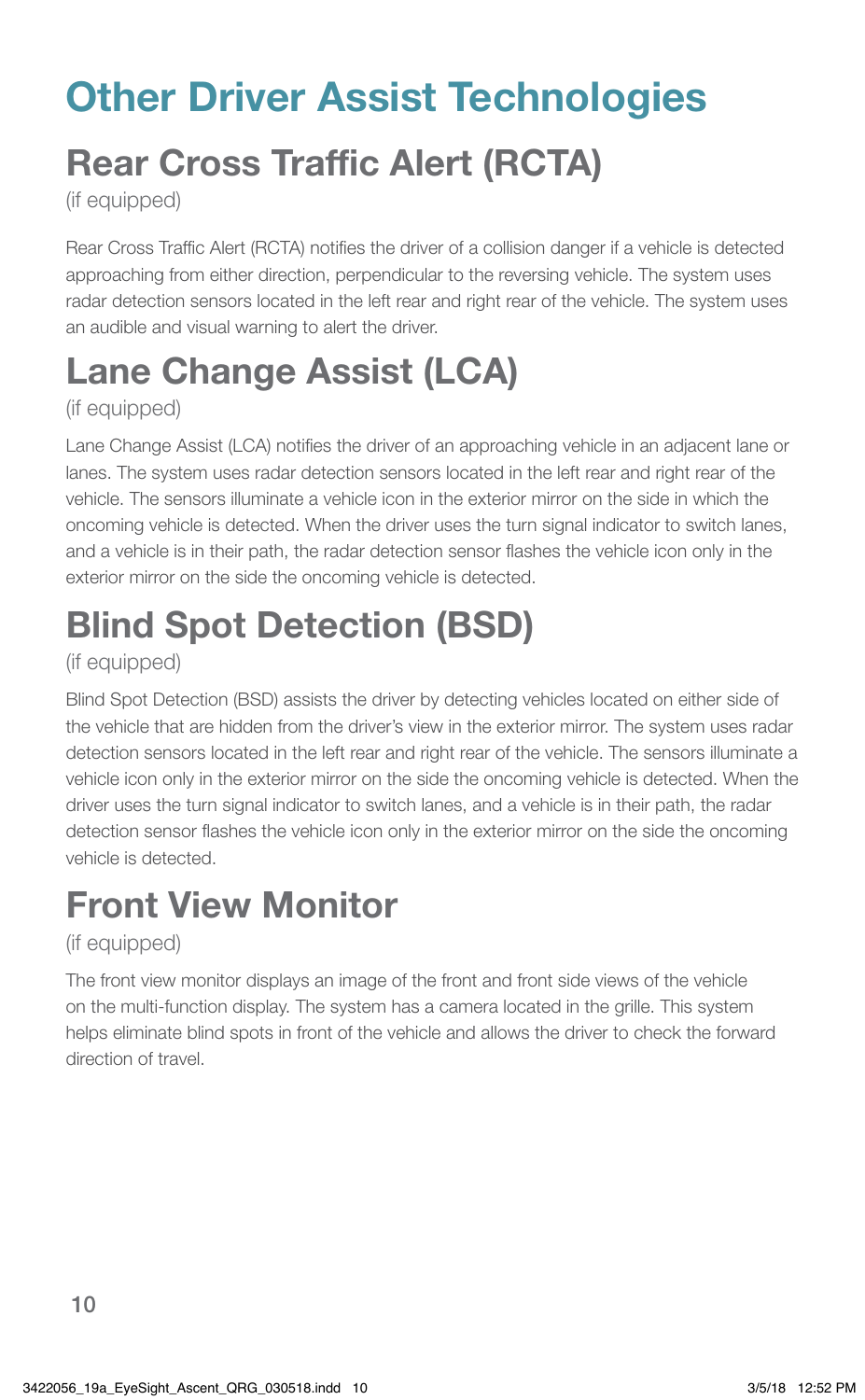## Reverse Automatic Braking (RAB) System

#### (if equipped)

The Reverse Automatic Braking (RAB) system is designed to assist the driver by detecting objects, to help avoid a possible collision, when the vehicle is moving in a low speed reverse direction. The system will provide automatic vehicle braking, if a obstacle is detected within its range.

This system is not a substitute for safe and attentive driving. System effectiveness depends on many factors, such as vehicle maintenance, weather, and road conditions. Excessive build-up of dirt, snow or ice will affect the operation of the RAB system. Always exercise caution and use vehicle mirrors and the Rear-Vision Camera when backing up. See the Owner's Manual for complete details on system operation and limitations.

## High Beam Assist (HBA)

(if equipped)

High Beam Assist automatically switches the headlights between the high and low beams when the headlight switch is in the high beam position. The system works in conjunction with the EyeSight system. The EyeSight system detects a vehicle ahead, or oncoming vehicles, and switches the headlights automatically from high beam to low beam. See the Owner's Manual for complete details on system operation and limitations.

## Steering Responsive Headlights (SRH)

#### (if equipped)

The Steering Responsive Headlights (SRH) system aims the headlight beams in the direction of vehicle travel on curved roads to help improve visibility at night. See the Owner's Manual for complete details on system operation and limitations.